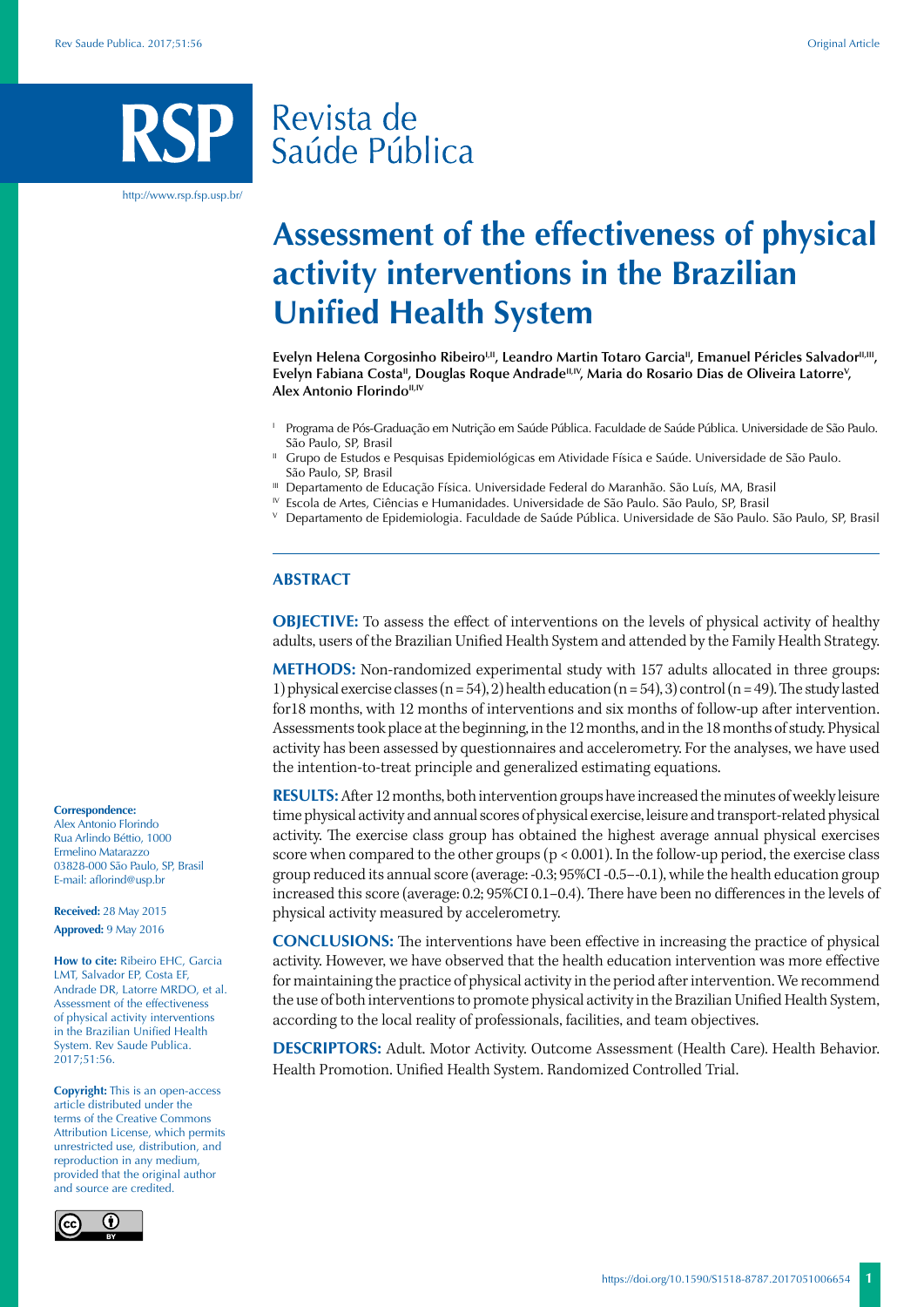# **INTRODUCTION**

The Public Health concern with physical inactivity of the world adult population has encouraged the assessment of interventions that encourage the regular practice of physical activity (PA)<sup>10</sup>. In fact, studies conducted in high-income countries have shown that interventions within the context of primary health care have increased the practice of PA in physically inactive adults<sup>19</sup>.

Interventions that implement strategies such as educational actions that enhance autonomy, goal setting, facing of barriers, and guidance for using recreational equipments and available programs in the vicinity of residences, carried out in group meetings and individual counseling, have been shown to be effective to increase PA in adults<sup>11,13</sup>.

Results from health education interventions for the improvement of lifestyle, based on multi-component strategies, are as effective as physical exercise classes to increase or maintain the level of PA in adults<sup>4,18</sup>. Hoehner et al.<sup>12</sup> have identified that intervention studies based on multi-component strategies are promising in the promotion of physical activity. However, in the context of primary health care in the Latin America, there is little evidence about the effectiveness of these models in the level of PA of adults living in areas with social and economic inequalities<sup>3,12</sup>.

In Brazil, the characteristics of the Unified Health System (SUS) – which operates throughout the country and is based on ensuring free and universal access to health services and actions and reducing social and regional disparities<sup>15</sup> – and the Family Health Strategy<sup>16</sup> provide opportunities for the development of interdisciplinary actions to promote large-scale PA, reaching populations residing in regions of low socioeconomic status.

Therefore, the objective of this study was to assess the effects of interventions on health education and exercise classes in the levels of physical activity of adult users of the SUS.

# **METHODS**

#### **Design**

We have carried out a non-randomized, controlled intervention in primary health care units in the district of Ermelino Matarazzo, located at the eastern side of the city of São Paulo, State of São Paulo, Brazil. This district is among the most socioeconomic vulnerable in the city, taking into account factors such as population growth, income, education level, infant mortality, mortality from external causes, and housing<sup>a</sup>.

## **Selection of the Sample**

We selected the three primary health care units with Family Health Strategy within the district of Ermelino Matarazzo. The decision on which units would receive interventions or would be the control group was carried out by trial, considering the characteristics and feasibility of each region where they were located, so that the different interventions could be carried out.

According to the inclusion criteria, we selected 157 adults (≥ 18 years) who: did not practice leisure PA in the month preceding the date of the interview or 150 minutes or more of transport-related physical activity in the week before the interview; had no diagnoses of diseases such as diabetes, severe hypertension, cancers, or cognitive diseases that could make them unable to respond to the questionnaires; did not have class III obesity; did not plan to move from the district in two years; and, in the case of women, were not pregnant. The draw of the participants was conducted according to the registration of users in the units.

Participants were placed in three groups: health education intervention ( $n = 54$ ), exercise class intervention ( $n = 54$ ), and control ( $n = 49$ ).

a Prefeitura da Cidade de São Paulo. Atlas Ambiental do Município de São Paulo. Available from: http:// atlasambiental.prefeitura.sp.gov. br/conteudo/socioeconomia/ socioeco\_13.jpg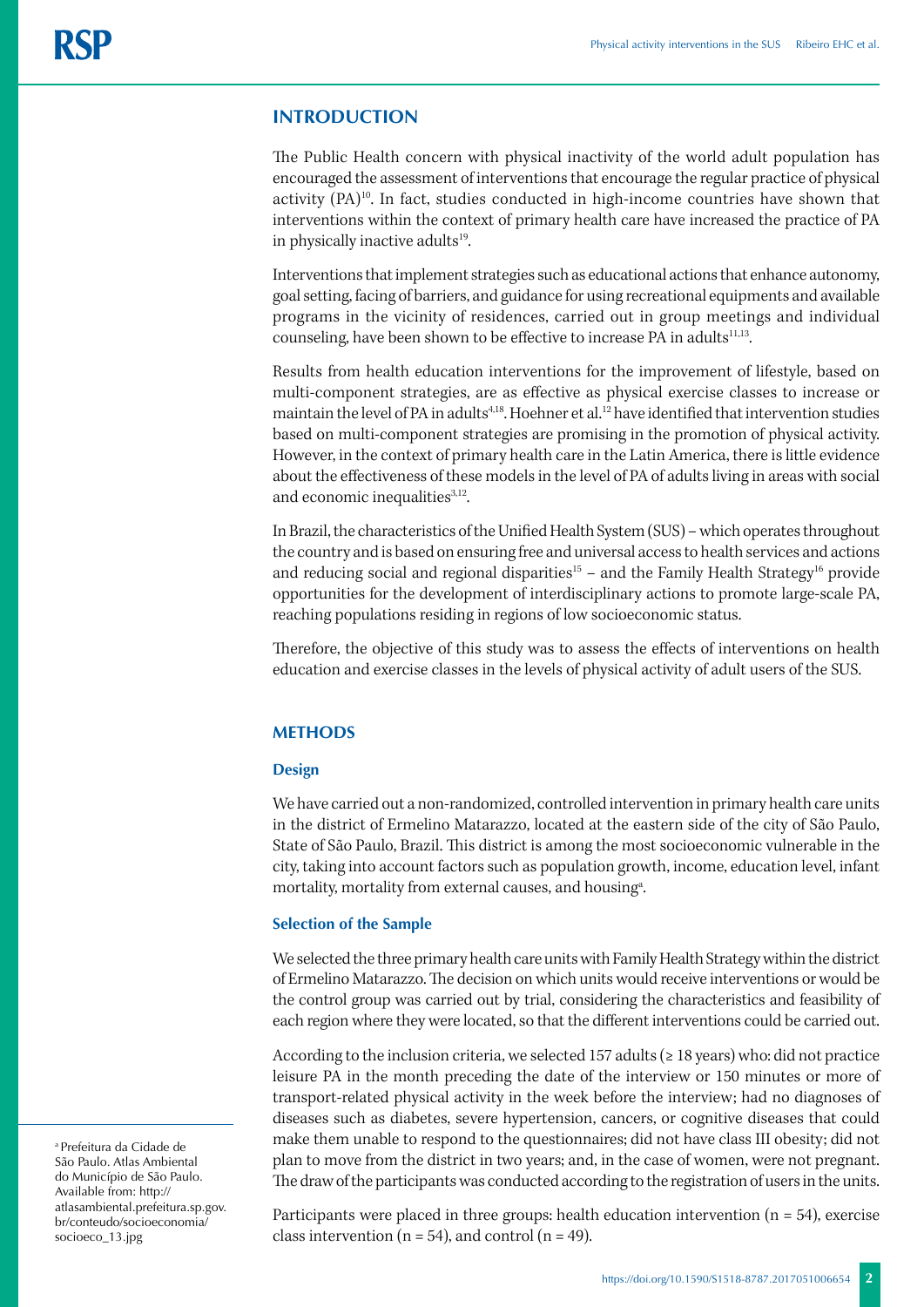All the details of the process of selection of units and sample of users can be obtained from the publication of Salvador et al.<sup>24</sup>

#### **Interventions**

Users placed in the health education group participated in 16 thematic meetings on healthy lifestyle. This intervention aimed to develop autonomy for the practice of PA, as well as the adoption of healthy eating and stress control. The meetings were conducted in groups of eight to 13 persons and lasted for 120 minutes each, and the last 20 minutes were intended for experiences of PA. If the individual missed the session, an individual intervention was made with a telephone call with an average duration of 20 minutes. This intervention was conducted by the research team composed of physical education professionals, nutritionist, physician, and psychologist and was based on social cognitive theory<sup>2</sup> and the ecological model for the promotion of  $PA^{23}$ . Thematic meetings were held in the health unit and in an association of neighborhood residents.

Users of the exercise class group participated in three weekly sessions of cardiorespiratory, muscle strength, and flexibility exercises carried out in groups of 10 to 15 persons, conducted and supervised by a physical education professional. Activities of walking, running, stretching, and muscle strengthening circuits were carried out. Every session lasted for 60 minutes and the activities were planned according to the recommendations of the American College of Sports Medicine7 . The intensity and volume of physical exercises were adjusted periodically over the 12 months. This intervention was conducted at the Escola de Artes, Ciências e Humanidades of the Universidade de São Paulo.

All interventions lasted for 12 months ( from March/April 2011 to March/April 2012), followed by six months of follow-up, amounting to 18 months of study. A control group, which received no intervention, was used for the comparison with groups. More details about the interventions can be obtained from the publication of Salvador et al.25

### **Assessments**

The assessments of PA using questionnaires were made in three periods: 1) at baseline, 2) twelve months after the starting of interventions, and 3) six months after the ending of interventions.

Measurements by accelerometry were made only in periods two and three of the study. The outcomes of this study were:

- 1. minutes per week in leisure and transport-related PA: assessed by the modules of leisure and transport-related PA of the long and adapted version of the International Physical Activity Questionnaire  $(IPAQ)^{14}$ . The IPAQ investigates the activities carried out in the seven days before the interview. The daily duration of walks and moderate and vigorous activities was multiplied by the weekly frequency. Vigorous activities were multiplied by two. Transport-related PA was obtained by the sum of the weekly minutes of walking or cycling, calculated by multiplying the weekly frequency by the daily duration.
- 2. annual scores of physical activities: obtained by the Baecke questionnaire<sup>5</sup>. This tool investigates the usual activities carried out in the 12 months before the interview and generates scores in a numeral scale. In this study, we used the annual scores of physical exercises and leisure and transport activities, in addition to the sum of those two scores.
- 3. daily minutes in moderate and vigorous activities: assessed using an ActiGraph accelerometer, models GT1M and GT3X+. Participants used the accelerometer for eight consecutive days in the waist, removing the equipment only to sleep and take a shower. The data were collected with *epoch* of 60 seconds and treated in the software ActiLife 6.8 using the algorithm *daily*, considering 60 consecutive zeros as invalid hour. Valid days were defined as having at least 10 hours of use. Only participants with data on four or more valid days, being one in the weekend, were included in the analyses. The cut-off points of Freedson et al.<sup>6</sup> defined the moderate and vigorous activities. The daily minutes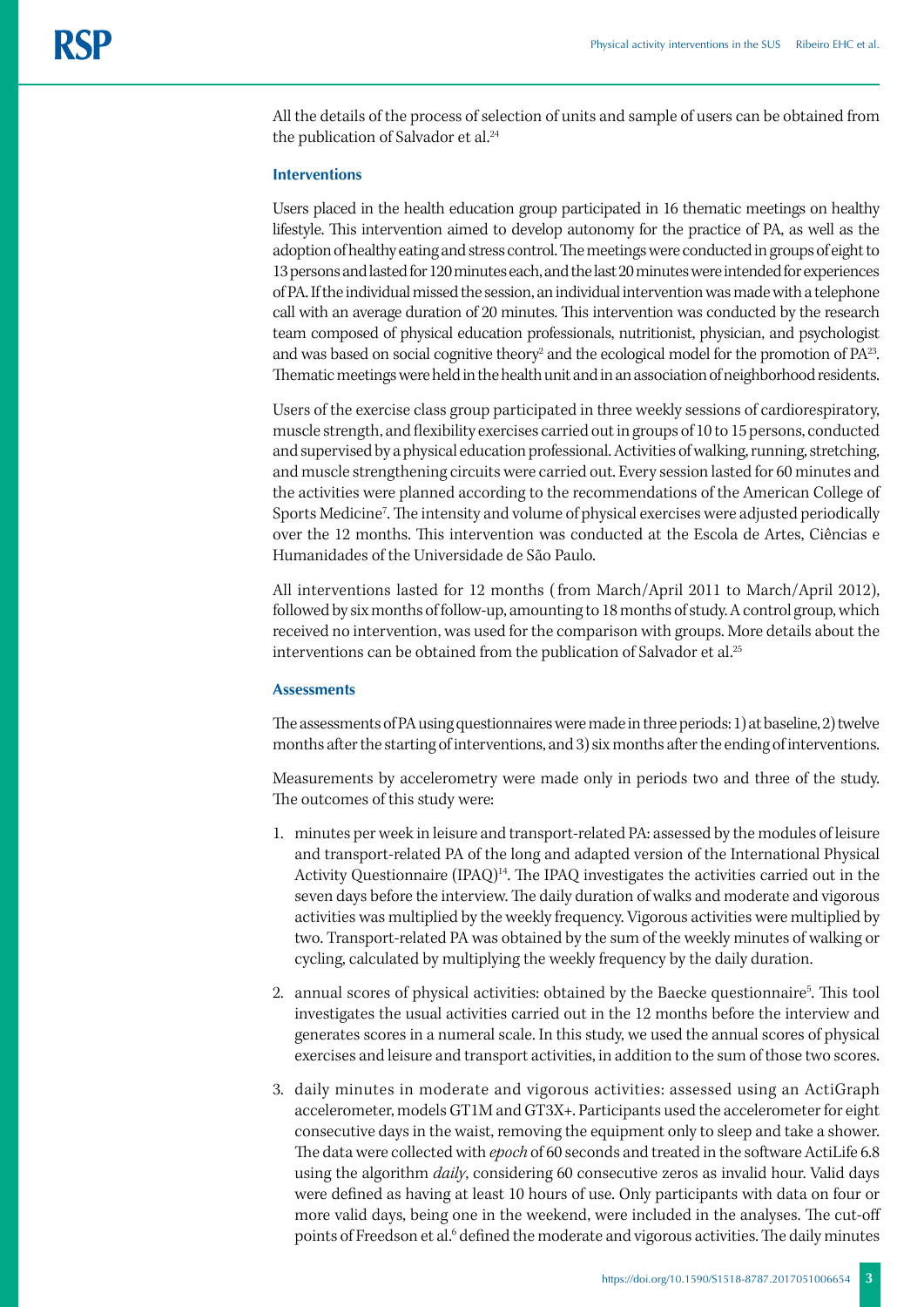in moderate and vigorous activities were obtained from the division of total minutes in these activities by the amount of valid days.

We assessed the validity of the IPAQ and Baecke questionnaires by comparing with the accelerometry in a sub-sample of adults in this study<sup>8</sup>. Correlation coefficients were obtained between 0.34 and 0.36 in the comparison between the methods. Adults who reached at least 150 minutes per week in leisure or transport-related physical activities estimated by the IPAQ and who were in the highest tertiles of the scores of PA for the Baecke questionnaires also presented higher averages of weekly minutes in moderate and vigorous activities measured by accelerometry.

The questionnaires on PA were applied by trained and independent interviewers, who did not participate in the interventions. At the end of the application of questionnaires, in the 12- and 18-month assessment, the interviewers gave and guided the participants regarding the use of accelerometers.

The variables gender, age group (18 to 39 years,  $\geq$  40 years), education level ( $\leq$  8 years, ≥ 9 years), work (yes, no), race (white, non-white), and marital status (with or without partner) were assessed using a questionnaire. Weight and height, measured directly, were used to calculate body mass index (BMI) and we considered as normal weight if BMI <  $25\,\mathrm{kg/m^2}$  and as overweight if BMI ≥  $25 \text{ kg/m}^2$ . Social and demographic variables and BMI were collected at the beginning and in the 12 and 18 months of study; however, the frequencies shown are related only to the initial assessment.

More details about the assessment tools can be obtained from the publication of Salvador et al.<sup>25</sup>

## **Analysis of Data**

The variables were analyzed according to the intention-to-treat principle. For this end, in the case of missing data, we repeated the most recently data collected from that person as the method of data imputation<sup>17</sup>.

The Chi-square test was conducted to compare the categorical variables of gender, age group, education level, race, marital status, and BMI of the groups at baseline.

The effect of the groups on the level of PA between the moments of assessment was analyzed by generalized estimating equations. For the annual scores of PA, we used the normal distribution function and the identity link function. For the weekly and daily variables of PA, we used the inverse Gaussian distribution function and the identity link function. For these variables, we added one minute per week or one minute per day to all values to prevent null values (values necessarily must be > 0 in an inverse Gaussian distribution). In all cases, we used an unstructured correlation matrix, so that each variance and covariance could be estimated independently, and the Huber-White estimator to account for the possible heteroscedasticity resulting from the calculation of standard errors<sup>26</sup>. For each outcome, we estimated the effect of belonging to a certain group of intervention, the time elapsed since the beginning of the intervention (baseline and 12 and 18 months of study), and the interaction of these two factors, to assess possible differences in the temporal trends of PA between groups. For outcomes involving the practice of PA as transport, the model was adjusted for race, because initial differences were identified in the groups in this type of PA according to this variable (data not presented).

The Mann-Whitney test was also used to compare the initial pattern of PA of the participants assessed and not assessed in 12 and 18 months (Table 1). In all analyses, we considered a descriptive level of 5%. The analyses were carried out using the statistical program SPSS, version 22.0.

#### **Ethical Aspects**

This study was approved by the Research Ethics Committee of the Municipal Health Department of São Paulo (Protocol 0072.0.162.000-10) and by the Research Ethics Committee of the Faculdade de Saúde Pública of the Universidade de São Paulo (Protocol 01773412.2.0000.5421). The study was registered on the database ClinicalTrials.gov (Identifier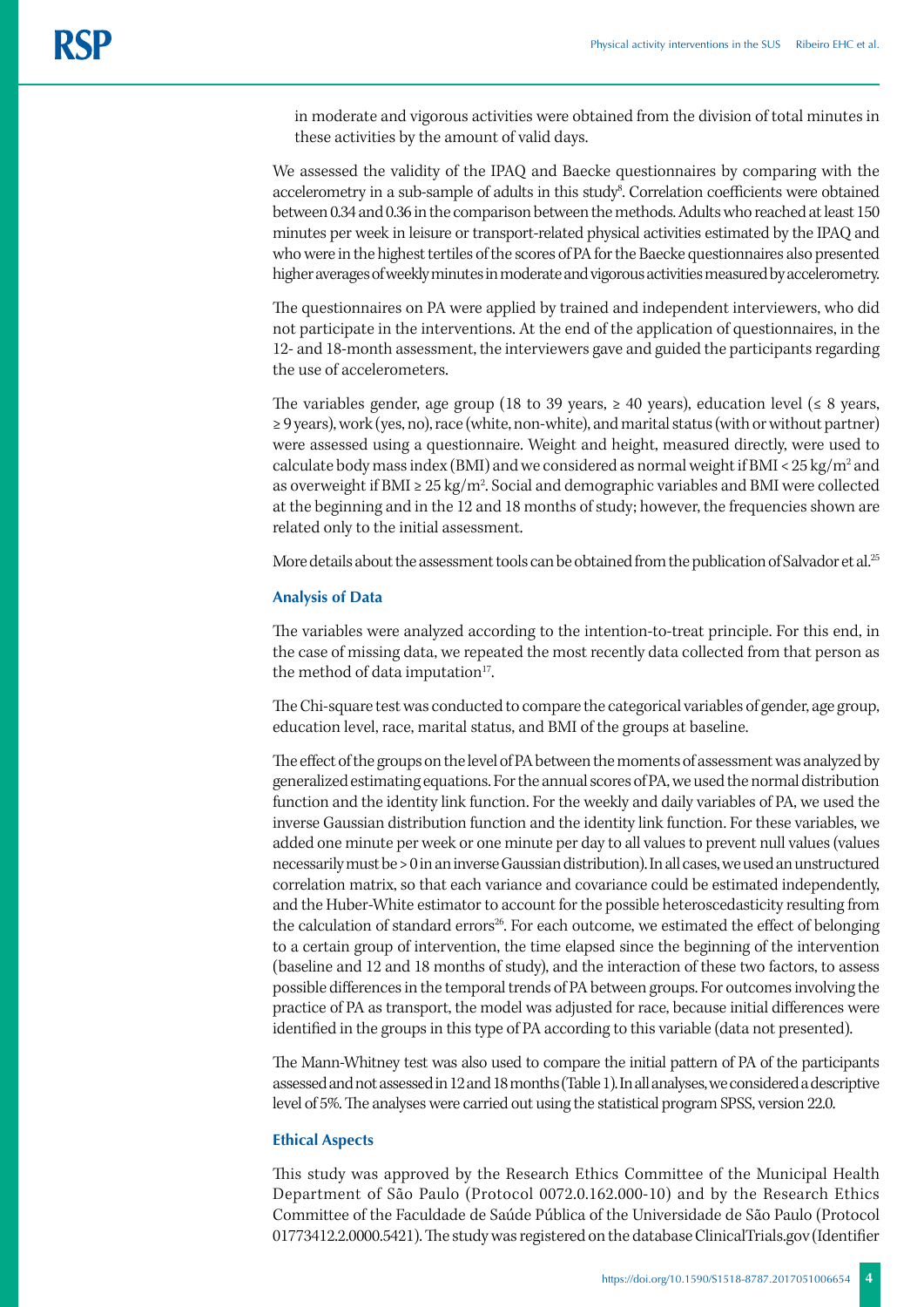NCT01330836). After the end of the study, the control group received an intervention by telephone that summed up the topics discussed in the health education intervention and the persons of the group were invited to participate in a university extension program which brought together the activities developed in the two interventions assessed in this study.

# **RESULTS**

Most adults in the study were female, aged between 18 and 39 years, with partner, with at least nine complete years of school, and worked (Table 2). There was a higher proportion of non-white persons and they practiced more minutes per week of transport-related PA compared to white persons  $(p = 0.03)$  (data not shown).

**Table 1.** Comparison of the averages (standard deviations) of physical activity, at baseline, of adult users of the Brazilian Unified Health System and attended by the Family Health Strategy, Ermelino Matarazzo, São Paulo, State of São Paulo, Brazil, assessed and not assessed in 2012.

|                                                                                    | 12 months       |                     | 18 months       |                     |            |            |
|------------------------------------------------------------------------------------|-----------------|---------------------|-----------------|---------------------|------------|------------|
| <b>Variable</b>                                                                    | <b>Assessed</b> | <b>Not assessed</b> | <b>Assessed</b> | <b>Not assessed</b> | $p_{12}^*$ | $p_{18}^*$ |
|                                                                                    | $n = 114$       | $n = 43$            | $n = 110$       | $n = 47$            |            |            |
| Transport-related physical activity (min/week)                                     | 41.38 (42.88)   | 50.91 (46.26)       | 47.19 (44.15)   | 36.49 (42.80)       | 0.25       | 0.15       |
| Annual score of physical exercises                                                 | 2.00(0.51)      | 1.91(0.62)          | 2.01(0.54)      | 1.89(0.54)          | 0.30       | 0.17       |
| Annual score of leisure and transport activities                                   | 2.23(0.53)      | 2.27(0.55)          | 2.25(0.56)      | 2.22(0.47)          | 0.85       | 0.67       |
| Sum of annual scores of physical exercises and<br>leisure and transport activities | 4.25(0.78)      | 4.18(0.96)          | 4.27(0.85)      | 4.12(0.77)          | 0.56       | 0.25       |

\* p-values corresponding to the Mann-Whitney test.

**Table 2.** Absolute numbers and frequencies (%) of the social and demographic variables and the nutritional status of the total of persons and stratified by study groups for adult users of the Brazilian Unified Health System and attended by the Family Health Strategy. São Paulo, State of São Paulo, Brazil.

|                             | <b>Total</b> |               | <b>Physical Exercise</b> |               | <b>Education</b> |               | <b>Control</b> |          |      |
|-----------------------------|--------------|---------------|--------------------------|---------------|------------------|---------------|----------------|----------|------|
| <b>Variable</b>             |              | $n = 157$     |                          | $n = 54$      |                  | $n = 54$      |                | $n = 49$ |      |
|                             | $\mathbf n$  | $\frac{0}{0}$ | $\mathbf n$              | $\frac{0}{0}$ | $\mathbf n$      | $\frac{0}{0}$ | $\mathbf n$    | $\%$     |      |
| Gender                      |              |               |                          |               |                  |               |                |          |      |
| Male                        | 50           | 31.8          | 19                       | 35.2          | 16               | 29.6          | 15             | 30.6     | 0.81 |
| Female                      | 107          | 68.2          | 35                       | 64.8          | 38               | 70.4          | 34             | 69.4     |      |
| Age group (years)           |              |               |                          |               |                  |               |                |          |      |
| $18 - 39$                   | 100          | 63.7          | 40                       | 74.1          | 34               | 63.0          | 26             | 53.1     |      |
| $\geq 40$                   | 57           | 36.3          | 14                       | 25.9          | 20               | 37.0          | 23             | 46.9     | 0.09 |
| Education level (years)     |              |               |                          |               |                  |               |                |          |      |
| $\geq 8$                    | 71           | 45.2          | 28                       | 51.9          | 25               | 46.3          | 18             | 26.7     |      |
| $\geq 9$                    | 86           | 54.8          | 26                       | 48.1          | 29               | 53.7          | 31             | 63.3     | 0.30 |
| Work                        |              |               |                          |               |                  |               |                |          |      |
| Yes                         | 96           | 61.1          | 35                       | 64.8          | 34               | 63.0          | 27             | 55.1     |      |
| No                          | 61           | 38.9          | 19                       | 35.2          | 20               | 37.0          | 22             | 44.9     | 0.57 |
| Race                        |              |               |                          |               |                  |               |                |          |      |
| White                       | 58           | 36.9          | 14                       | 25.9          | 19               | 35.2          | 25             | 51.0     |      |
| Non-white                   | 99           | 63.1          | 40                       | 74.1          | 35               | 64.8          | 24             | 49.0     | 0.03 |
| Marital status              |              |               |                          |               |                  |               |                |          |      |
| With partner                | 101          | 64.3          | 40                       | 74.1          | 33               | 61.1          | 28             | 57.1     |      |
| No partner                  | 56           | 35.7          | 14                       | 25.9          | 21               | 38.9          | 21             | 42.9     | 0.17 |
| BMI                         |              |               |                          |               |                  |               |                |          |      |
| $< 25$ kg/m <sup>2</sup>    | 77           | 49.0          | 32                       | 59.3          | 22               | 40.7          | 23             | 46.9     |      |
| $\geq$ 25 kg/m <sup>2</sup> | 80           | 51.0          | 22                       | 40.7          | 32               | 59.3          | 26             | 53.1     | 0.15 |

BMI: body mass index

\* p-values calculated by the Chi-square test.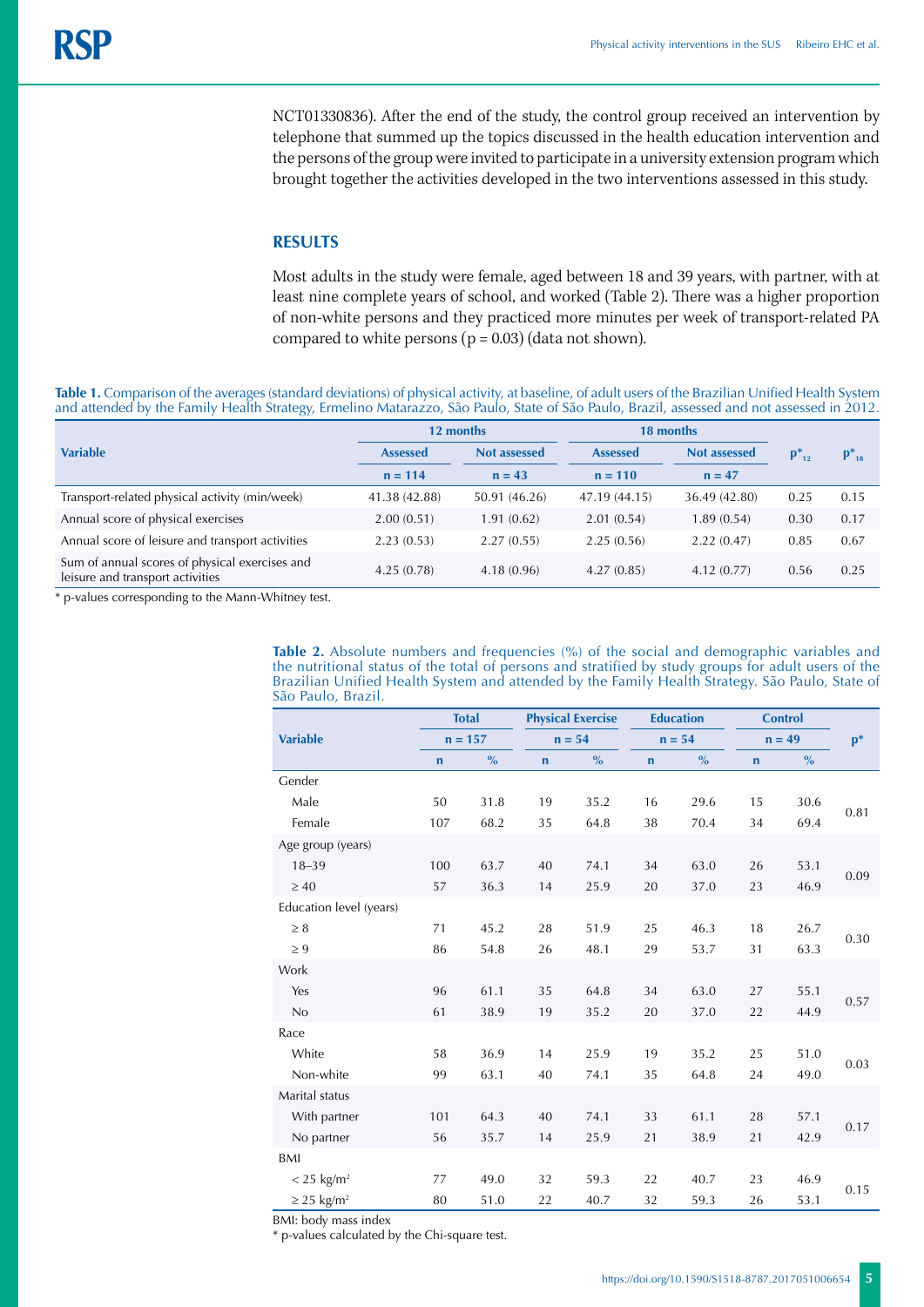We reassessed 72.6% of the participants using questionnaires at 12 months and 70.1% of the participants at 18 months (Figure). We were able to assess 51.5% of the participants by accelerometry at 12 months and 28% at 18 months. There was no statistically significant difference between the reassessed and non-assessed participants at 12 and 18 months regarding their level of PA assessed by questionnaires at baseline (Table 1).

The intervention groups significantly increased the average weekly practice of leisure PA from baseline to 12 months of study (Table 3). The three groups increased the weekly minutes of transport-related PA and the sum of the minutes of leisure or transport-related PA at 12 months when compared to the beginning of the study. In the period after interventions, only the exercise group reduced the weekly practice of transport-related PA and the sum of the minutes of leisure or transport-related PA.

The exercise class group increased the annual exercise score from baseline to 12 months, but decreased it from 12 to 18 months. On the other hand, the health education group increased the average of this score from 12 to 18 months. Both intervention groups significantly increased the average annual scores of leisure and transport-related PA and the sum of the scores of physical exercise and leisure and transport-related PA from baseline to 12 months, but the exercise class group reduced this sum significantly in the period from 12 to 18 months.

There were no differences in moderate and vigorous physical activities measured by accelerometers.

Table 4 presents the estimated averages of the study groups and comparisons of these values according to group, time, and time and group interaction.



a Adults who reported that they were quitting the study.

**b** Adults who completed the questionnaires or provided valid data for at least four days of use of the accelerometer.

**Figure.** Flowchart of participation according to study group.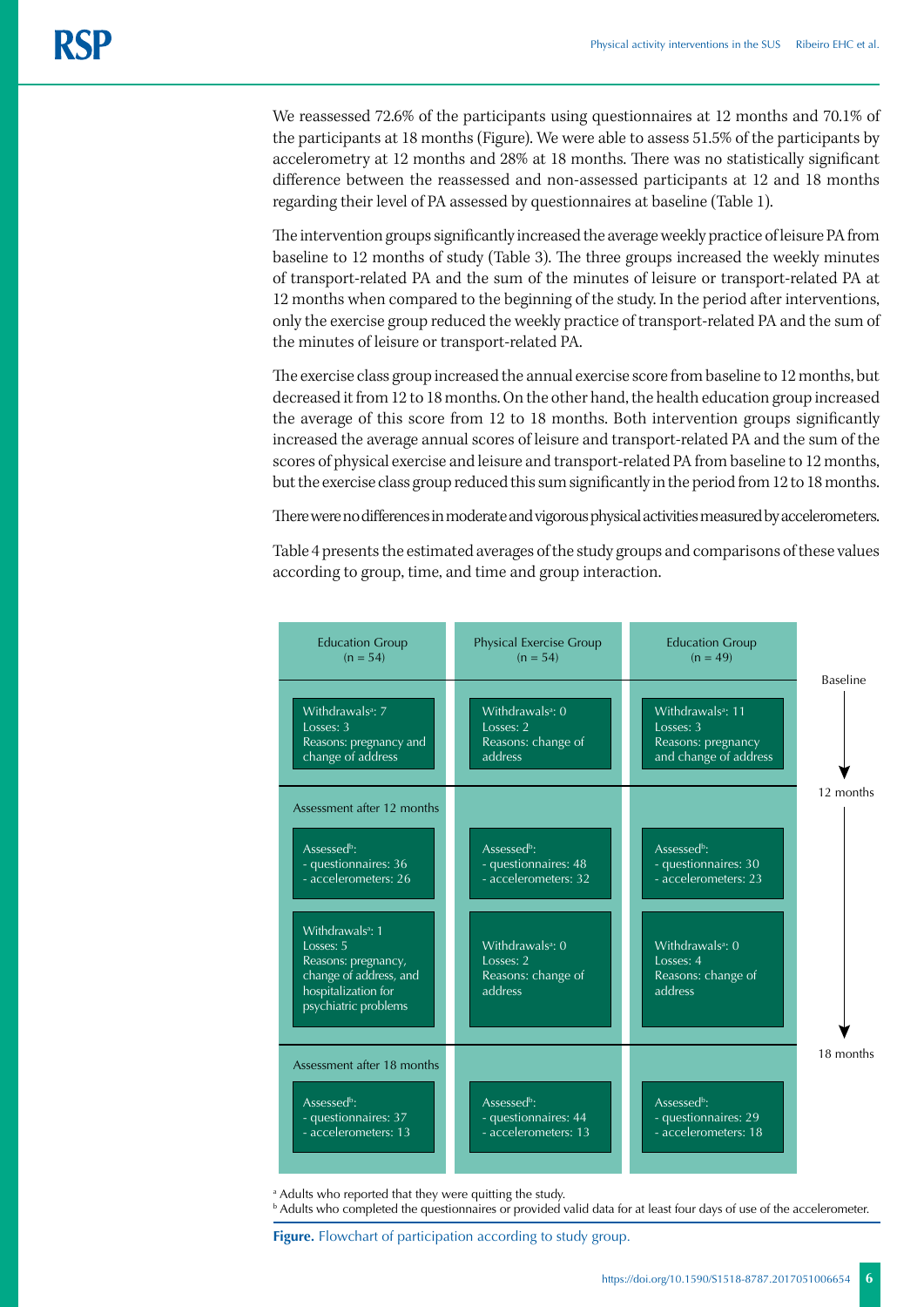**Table 3.** Intra-group differences of averages and 95% confidence intervals estimated<sup>a</sup> for the levels of physical activity of adult users of the Brazilian Unified Health System, attended by the Family Health Strategy. São Paulo, State of São Paulo, Brazil.

| <b>Groups</b>                                                                         |                | <b>Baseline <math>\times</math> 12 months<sup>b</sup></b> | 12 months $\times$ 18 months <sup>c</sup> |                            |  |  |  |  |
|---------------------------------------------------------------------------------------|----------------|-----------------------------------------------------------|-------------------------------------------|----------------------------|--|--|--|--|
|                                                                                       | <b>Average</b> | 95%CI                                                     | <b>Average</b>                            | 95%CI                      |  |  |  |  |
| Leisure time physical activity (min/week)                                             |                |                                                           |                                           |                            |  |  |  |  |
| Exercise                                                                              | 53             | $20 - 86$ <sup>e</sup>                                    | $-31$                                     | $-64-3$                    |  |  |  |  |
| Education                                                                             | 35             | $3 - 67$ <sup>e</sup>                                     | 6                                         | $-13-25$                   |  |  |  |  |
| Control                                                                               | 28             | $-1 - 56$                                                 | $-9$                                      | $-49-30$                   |  |  |  |  |
| Transport-related physical activity (min/week) <sup>d</sup>                           |                |                                                           |                                           |                            |  |  |  |  |
| Physical exercise                                                                     | 90             | $42 - 138$ <sup>e</sup>                                   | $-56$                                     | $-102 - -9$ <sup>e</sup>   |  |  |  |  |
| Education                                                                             | 105            | 49-161 <sup>e</sup>                                       | $-7$                                      | $-40 - 54$                 |  |  |  |  |
| Control                                                                               | 45             | $13 - 77$ <sup>e</sup>                                    | 22                                        | $-6 - 50$                  |  |  |  |  |
| Leisure and transport-related physical activity (min/week) <sup>d</sup>               |                |                                                           |                                           |                            |  |  |  |  |
| Exercise                                                                              | 141            | $91 - 191$ <sup>e</sup>                                   | $-84$                                     | $-140 - -28$ <sup>e</sup>  |  |  |  |  |
| <b>Education</b>                                                                      | 141            | $72 - 210$ <sup>e</sup>                                   | $-1$                                      | $-48-46$                   |  |  |  |  |
| Control                                                                               | 73             | $27 - 118$ <sup>e</sup>                                   | 13                                        | $-38-63$                   |  |  |  |  |
| Annual score of physical exercises                                                    |                |                                                           |                                           |                            |  |  |  |  |
| Exercise                                                                              | 0.6            | $0.3 - 0.8$ <sup>e</sup>                                  | $-0.3$                                    | $-0.5 - -0.1$ <sup>e</sup> |  |  |  |  |
| <b>Education</b>                                                                      | 0.1            | $-0.1 - 0.3$                                              | 0.2                                       | $0.1 - 0.4$ <sup>e</sup>   |  |  |  |  |
| Control                                                                               | $-0.1$         | $-0.2 - 0.1$                                              | 0.1                                       | $-0.1 - 0.3$               |  |  |  |  |
| Annual score of leisure and transport activities <sup>d</sup>                         |                |                                                           |                                           |                            |  |  |  |  |
| Exercise                                                                              | 0.3            | $0.1 - 0.5$ <sup>e</sup>                                  | $-0.2$                                    | $-0.4-0.1$                 |  |  |  |  |
| Education                                                                             | 0.3            | $0.1 - 0.4$ <sup>e</sup>                                  | 0.1                                       | $-0.1 - 0.2$               |  |  |  |  |
| Control                                                                               | 0.2            | $-0.1 - 0.3$                                              | 0.1                                       | $-0.2 - 0.2$               |  |  |  |  |
| Annual scores of physical exercises and leisure and transport activities <sup>d</sup> |                |                                                           |                                           |                            |  |  |  |  |
| Exercise                                                                              | 0.8            | $0.5 - 1.2$ <sup>e</sup>                                  | $-0.5$                                    | $-0.8 - -0.1$ <sup>e</sup> |  |  |  |  |
| Education                                                                             | 0.4            | $0.2 - 0.7$ <sup>e</sup>                                  | 0.3                                       | $-0.1 - 0.6$               |  |  |  |  |
| Control                                                                               | 0.1            | $-0.1 - 0.3$                                              | 0.1                                       | $-0.2 - 0.4$               |  |  |  |  |
| Moderate to vigorous activities (min/day) <sup>3</sup>                                |                |                                                           |                                           |                            |  |  |  |  |
| Exercise                                                                              |                |                                                           | 2                                         | $-1 - 5$                   |  |  |  |  |
| Education                                                                             |                |                                                           | 3                                         | $-2-9$                     |  |  |  |  |
| Control                                                                               |                |                                                           | 1                                         | $-2-4$                     |  |  |  |  |

min/week: minutes of practice per week; min/day: minutes of practice per day

a Values estimated by generalized estimating equations.

b Comparison of initial values with those of 12 months of study.

 $\epsilon$  Comparison of the values for 12 months with those of 18 months of study.

<sup>d</sup> Analysis adjusted for race.

e Significant difference determined by Bonferroni post hoc test.

The averages of transport-related PA of the groups were different, and the exercise class group showed the highest average at baseline and 12 months, and the health education group showed the highest average at 18 months. Compared to the control group, the exercise class group showed the highest average of minutes per week of leisure and transport-related physical activities at 12 months.

The exercise class group showed the highest average scores of physical exercises at 12 months when compared with the other two groups. However, at 18 months, this difference remained only in the comparison with the control group. The annual score of leisure and transport activities was different only in the beginning of the study, with a higher average for the exercise class group compared to the health education group. In the sum of the annual scores of physical exercise and leisure and displacement activities, the exercise class group obtained the highest average at 12 months compared to the other two groups; however, there were no differences in the period of 18 months.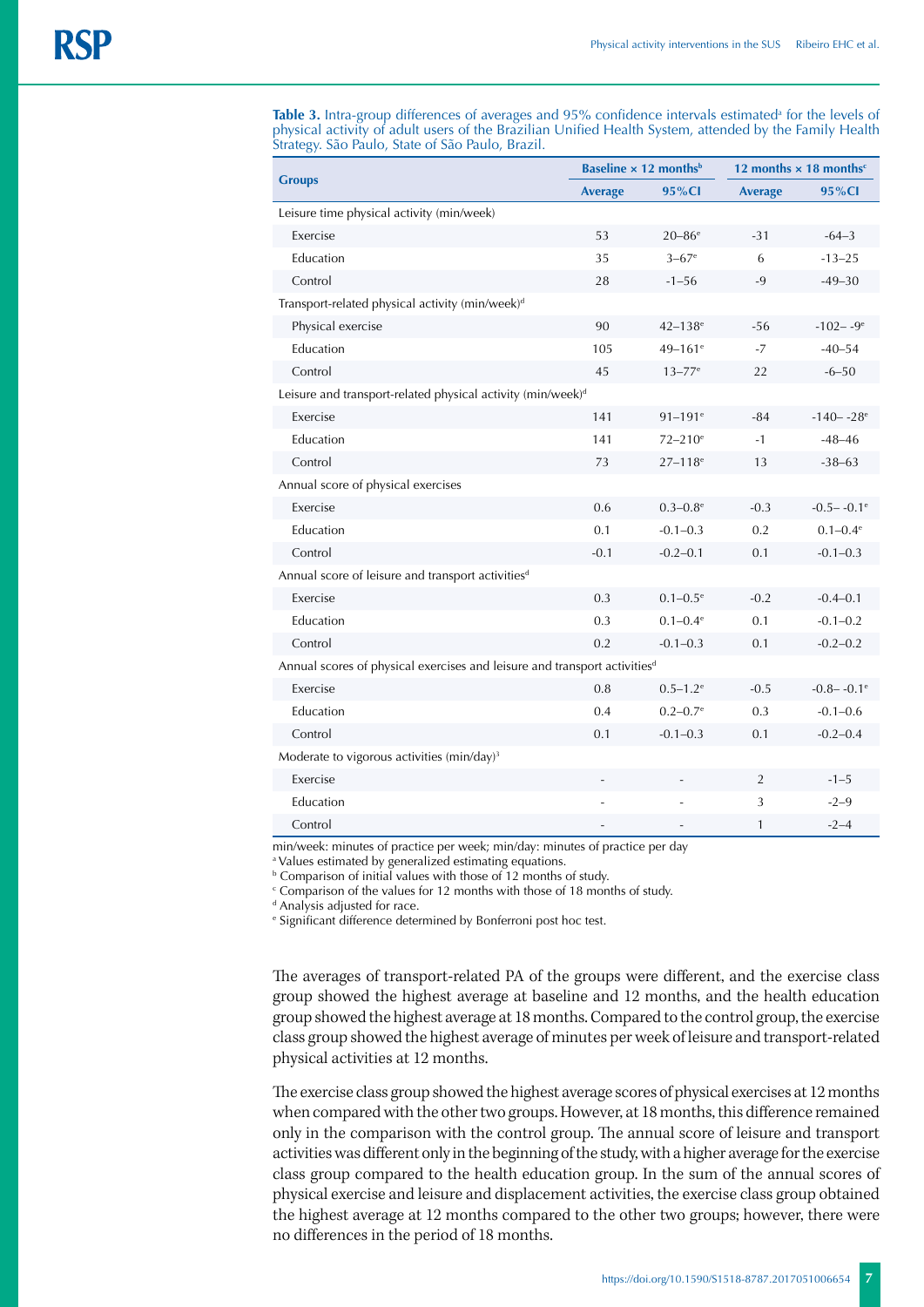| <b>Groups</b>                                                                                | <b>Baseline</b>       | 12 months <sup>b</sup>     | 18 months <sup>c</sup> | e, f<br>$\mathbf{p}_{\text{group}}$ | e, g<br>$p_{time}$ | e,h<br>$\mathbf{p}_{\text{interaction}}$ |  |  |
|----------------------------------------------------------------------------------------------|-----------------------|----------------------------|------------------------|-------------------------------------|--------------------|------------------------------------------|--|--|
| Leisure time physical activity (min/week)                                                    |                       |                            |                        |                                     |                    |                                          |  |  |
| Exercise                                                                                     |                       | $54(27-81)$                | $23(7-39)$             |                                     |                    |                                          |  |  |
| Education                                                                                    |                       | $26(10-62)$                | $42(14-69)$            | 0.409                               | < 0.001            | 0.194                                    |  |  |
| Control                                                                                      |                       | $29(6 - 52)$               | $19(-2-41)$            |                                     |                    |                                          |  |  |
| Transport-related physical activity (min/week) <sup>d</sup>                                  |                       |                            |                        |                                     |                    |                                          |  |  |
| Exercise                                                                                     | $50(39-61)$           | 140 (102-179)              | $85(67-103)$           |                                     |                    |                                          |  |  |
| Education                                                                                    | $32(20-43)$           | $137(88-185)$              | $130(95 - 164)$        | 0.655                               | < 0.001            | < 0.001                                  |  |  |
| Control                                                                                      | $47(35 - 60)$         | 93 (68-118)                | $114(85 - 144)$        |                                     |                    |                                          |  |  |
| Leisure and transport-related physical activity (min/week) <sup>d</sup>                      |                       |                            |                        |                                     |                    |                                          |  |  |
| Exercise                                                                                     | $50(39-61)$           | 191 (150-232) <sup>i</sup> | $107(82 - 133)$        |                                     |                    |                                          |  |  |
| Education                                                                                    | $32(20-43)$           | $173(113 - 233)$           | 172 (123-232)          | 0.358                               | < 0.001            | 0.002                                    |  |  |
| Control                                                                                      | $47(35 - 60)$         | 120 (84-156)               | 132 (98-167)           |                                     |                    |                                          |  |  |
| Annual score of physical exercises                                                           |                       |                            |                        |                                     |                    |                                          |  |  |
| Exercise                                                                                     | $2.0(1.9-2.2)$        | $2.6 (2.4 - 2.8)^{i,j}$    | $2.3 (2.2 - 2.5)^{i}$  |                                     |                    |                                          |  |  |
| Education                                                                                    | $1.9(1.8-2.0)$        | $2.1(1.9-2.2)$             | $2.3(2.1 - 2.5)$       | 0.003                               | < 0.001            | < 0.001                                  |  |  |
| Control                                                                                      | $2.0(1.8 - 2.2)$      | $1.9(1.7-2.1)$             | $2.0(1.8-2.2)$         |                                     |                    |                                          |  |  |
| Annual score of leisure and transport activities <sup>d</sup>                                |                       |                            |                        |                                     |                    |                                          |  |  |
| Exercise                                                                                     | $2.3 (2.2 - 2.5)^{j}$ | $2.6(2.5-2.8)$             | $2.4(2.3-2.6)$         |                                     |                    |                                          |  |  |
| Education                                                                                    | $2.1(2.0-2.2)$        | $2.4(2.2 - 2.5)$           | $2.4(2.3-2.6)$         | 0.139                               | < 0.001            | 0.097                                    |  |  |
| Control                                                                                      | $2.2(2.1 - 2.4)$      | $2.4(2.2 - 2.6)$           | $2.4(2.2 - 2.6)$       |                                     |                    |                                          |  |  |
| Sum of annual scores of physical exercises and leisure and transport activities <sup>d</sup> |                       |                            |                        |                                     |                    |                                          |  |  |
| Exercise                                                                                     | $4.4(4.1-4.6)$        | 5.2 $(4.9-5.5)^{i,j}$      | $4.7(4.5-5.0)$         |                                     |                    |                                          |  |  |
| Education                                                                                    | $4.0(3.8-4.2)$        | $4.4(4.1 - 4.7)$           | $4.7(4.4 - 5.0)$       | 0.006                               | < 0.001            | < 0.001                                  |  |  |
| Control                                                                                      | $4.3(4.0-4.5)$        | $4.4(4.1 - 4.6)$           | $4.4(4.1 - 4.7)$       |                                     |                    |                                          |  |  |
| Moderate and vigorous activities (min/day) <sup>d</sup>                                      |                       |                            |                        |                                     |                    |                                          |  |  |
| Exercise                                                                                     |                       | $32(25-39)$                | $34(26-42)$            |                                     |                    |                                          |  |  |
| Education                                                                                    |                       | $28(20-36)$                | $31(22 - 41)$          | 0.766                               | 0.071              | 0.712                                    |  |  |
| Control                                                                                      |                       | $30(24 - 36)$              | $31(23 - 36)$          |                                     |                    |                                          |  |  |

**Table 4.** Averages (95%CI) estimated<sup>a</sup> for the levels of physical activity of adult users of the Brazilian Unified Health System, attended by the Family Health strategy. São Paulo, State of São Paulo, Brazil.

min/week: minutes of practice per week; min/day: minutes of practice per day

a Values estimated by generalized estimating equations.

**b** Ending of the intervention period.

c Ending of the follow-up period.

<sup>d</sup> Analysis adjusted for race.

e p-values determined by generalized estimating equations.

f Comparison of the averages presented by the study groups, independent of time.

g Comparison of the general averages between assessment periods, independent of study groups.

<sup>h</sup> Values corresponding to the time\*group interaction.

i Statistically significant difference between the groups of supervised physical exercise and control.

j Significant difference between intervention groups.

There were no differences in moderate and vigorous activities assessed by accelerometry according to group, time, and time and group interaction.

# **DISCUSSION**

The results of this article showed that both the intervention based on health education and the intervention based on physical exercise classes were effective to increase the practice of PA in adult users of the SUS who live in a region of low socioeconomic status. However, we observed that only the health education intervention was effective in maintaining the level of PA in the six months of follow-up after the intervention.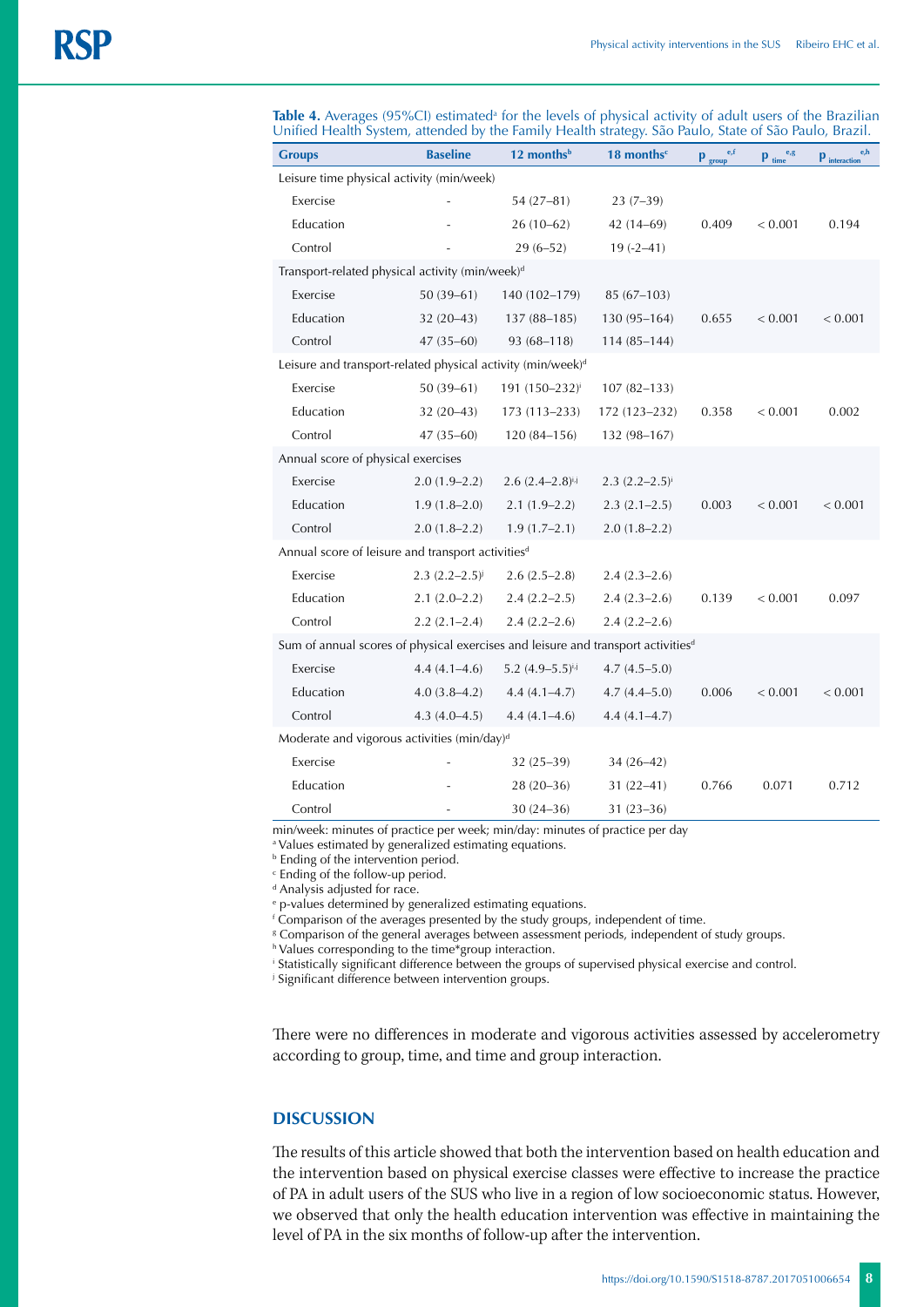The results found in this study were similar to that of Dunn et al.<sup>4</sup>, carried out with  $235$ healthy adult Americans, and Opdenacker et al.<sup>18</sup>, carried out with 186 older adults Belgians. Both research studies have found that interventions based on lifestyle improvement and development of autonomy are as effective as traditional exercise classes for the improvement of the practice of PA.

For the six months of follow-up after interventions, the results obtained in this study were similar to those found by Opdenacker et al.<sup>18</sup>, who have used 12 months of follow-up after the end of interventions showing that the most favorable results were found for persons who participated in the health education intervention.

We highlight that the significant results obtained with the exercise class intervention can be related to the sessions offered for this group, not necessarily to the addition of new physical activity practices, and why we chose not to remove them from the analyses.

In this sense, Zorzetto<sup>27</sup> has compared two interventions of physical exercise classes, one with only three weekly sessions and the other with two weekly sessions and guidelines on PA and healthy habits for 82 adult women, in primary health care units of Rio Claro, State of São Paulo, Brazil. The results of the analyses considering the minutes intended for the practice of activities offered by the interventions showed that both groups significantly increased the practice of leisure time PA in 12 months, with better outcome among the women who participated in the three weekly sessions of physical exercises<sup>27</sup>. However, when the time offered in the interventions was removed from the analyses, no significant difference was observed<sup>27</sup>.

The strategies used to intervene in the health education group involved several components, such as individual counseling by telephone, setting of individual goals, and, for the groups, face-to-face guidance for the overcoming of barriers, use of printed materials, and experience sessions on exercises, including cognitive, behavioral, and social aspects. Results of systematic reviews show that interventions that use multi-component strategies, such as group meetings, use of educational printed materials, and individual counseling, have significantly increased the levels of PA in adults<sup>10-13,19</sup>.

Interventions such as health education use techniques that assist in the improvement of autonomy and individual and community empowerment for behavior change, such as the use of existing public spaces, self-care, and respect for the individual, working complex issues such as security and barriers for the practice of PA, and the search for problem solving with a participatory, interdisciplinary, and intersectoral perspective. These interventions are in accordance with what is advocated for actions of Support Centers for Family Health in the territories<sup>16</sup>.

The activities for this model do not require specific equipment installed directly in the health units, which can include the promotion of other behaviors together with the practice of PA and be mediated by professionals from different areas of knowledge, in accordance with the subject addressed. In the case of Brazil, it is important to note that actions, related to education, information, and communication, are being used in programs for the promotion of physical activity<sup>1</sup>.

However, we highlight that physical exercise classes are commonly used in health units in Brazil and they can complement the actions of the health education groups, especially with physical education professionals present in the Support Centers for Family Health. For example, a study published in 2014 showed that walking groups are the most used strategies of health promotion in primary health care units in Brazil and the professionals of physical education are the main players responsible for the management of the actions for the promotion of PA<sup>9</sup>.

The main limitations of this study are related to the methods of assessment and the allocation of health units. Significant results came from data collected by questionnaires. The self-reported assessment of PA, despite allowing the identification of practices in different domains, may have been overestimated $^{21}$ . The differences found by the questionnaires were not confirmed in the direct measures from accelerometry, because there were problems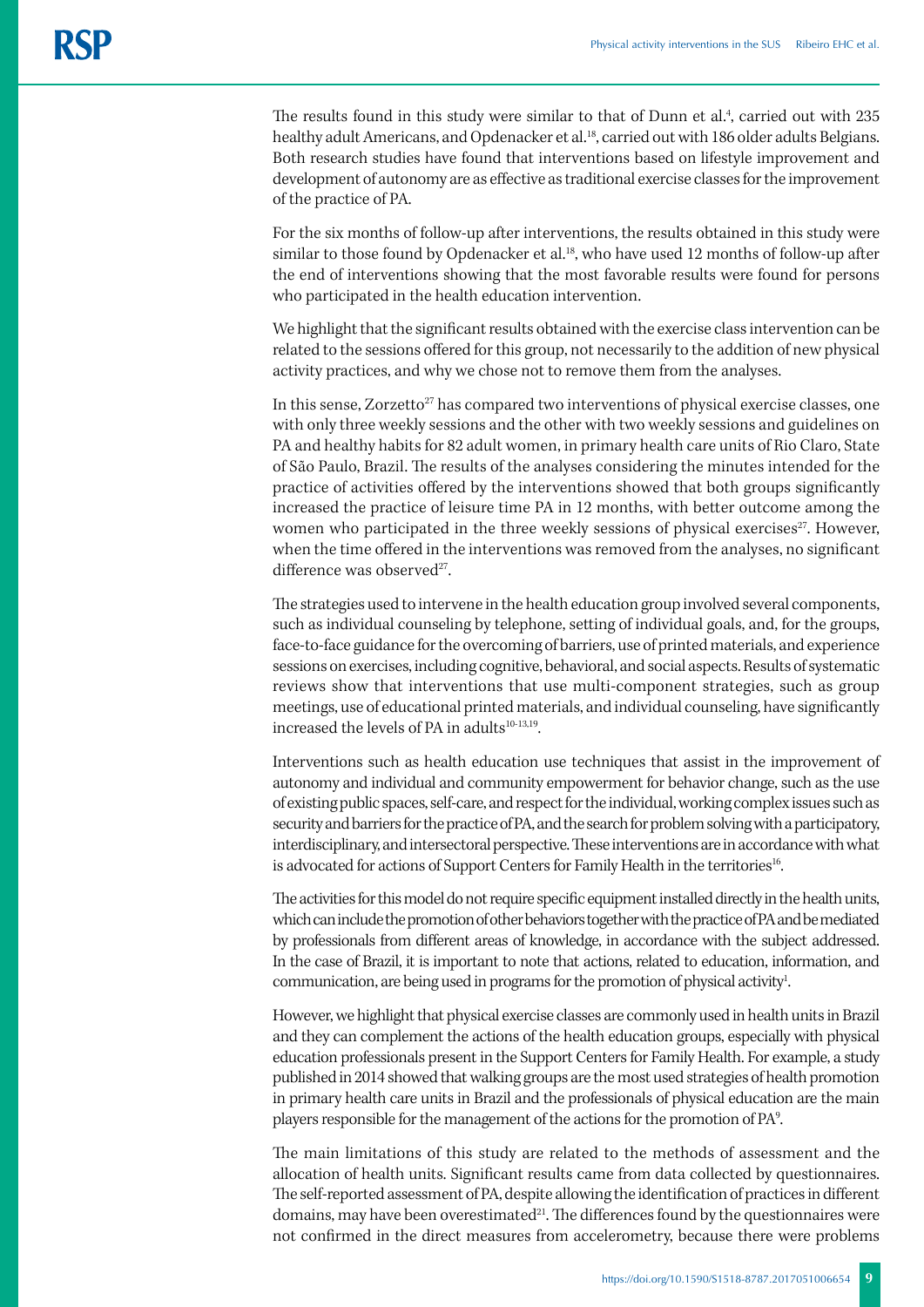in the data collections, such as the absence of this measure at the beginning of the study and the losses that occurred in the assessments of accelerometers at 12 and 18 months. The absence of randomization may also have created problems in the comparison of groups<sup>20</sup>. For example, at the beginning of the study, the groups were different in relation to transportrelated PA according to race. It is also important to note that interventions developed in this study offered activities at night and on Saturdays, days and time that are outside the regular schedule of primary health care units.

To minimize some of these issues, the interviews to assess PA, at 12 and 18 months, were conducted by interviewers other than the professionals who carried out the interventions in the groups. In addition, all questionnaires used in this research obtained evidence of validity in the comparison with accelerometry<sup>8</sup>. Regarding the choice of the units, we did it taking into account the structural conditions of each coverage area of the health units to accomplish each type of intervention $22$ .

From the results of this study, we recommend the use of both interventions to promote physical activity in the Brazilian Unified Health System, according to the local reality of professionals, facilities, and team objectives. Additionally, the municipal administration of health services must reflect on working hours of the health care teams, since some of the adult users of the SUS who live in areas of low socioeconomic status may have problems to participate in interventions in the current times of the primary health care units.

## **REFERENCES**

- 1. Amorin T, Knuth A, Cruz D, Malta D, Reis R, Hallal P. Descrição dos programas municipais de promoção da atividade física financiados pelo Ministério da Saúde. *Rev Bras Ativ Fis Saude*. 2013;18(1):63-74. https://doi.org/10.12820/2317- 1634.2013v18n1p63.
- 2. Bandura A. Social cognitive theory: an agentic perspective. *Annu Rev Psychol*. 2001;52(1):1-26. https://doi.org/10.1146/annurev.psych.52.1.1.
- 3. Cleland V, Granados A, Crawford D, Winzenberg T, Ball K. Effectiveness of interventions to promote physical activity among socioeconomically disadvantaged women: a systematic review and meta-analysis. *Obes Rev*. 2013;14(3):197-212. https://doi.org/10.1111/j.1467-789X.2012.01058.x.
- 4. Dunn AL, Marcus BH, Kampert JB, Garcia ME, Kohl 3rd HW, Blair SN. Comparison of lifestyle and structured interventions to increase physical activity and cardiorespiratory fitness: a randomized trial. *JAMA*. 1999;281(4):327-34. https://doi.org/10-1001/pubs.JAMA-ISSN-0098-7484-281-4-joc80889.
- 5. Florindo AA, Latorre MRDO, Jaime PC, Tanaka T, Zerbini CAF. Metodologia para a avaliação da atividade física habitual em homens com 50 anos ou mais. *Rev Saude Publica.*  2004;38(2):307-14. http://dx.doi.org/10.1590/S0034-89102004000200022.
- 6. Freedson PS, Melanson E, Sirard J. Calibration of the computer science and applications, Inc. accelerometer. *Med Sci Sports Exerc* 1998;30(5):777-81. https://doi.org/10.1097/00005768-199805000-00021.
- 7. Garber CE, Blissmer B, Deschenes MR, Franklin B, Lamonte MJ, Lee I, et al. American College of Sports Medicine position stand. Quantity and quality of exercise for developing and maintaining cardiorespiratory, musculoskeletal, and neuromotor fitness in apparently healthy adults: guidance for prescribing exercise. *Med Sci Sports Exerc*. 2011;43(7):1334-59. https://doi.org/10.1249/MSS.0b013e318213fefb.
- 8. Garcia LMT, Osti RFI, Ribeiro EHC, Florindo AA. Validação de dois questionários para a avaliação da atividade física em adultos. *Rev Bras Ativ Fis Saude*. 2013;18(3):317-33. https://doi.org/10.12820/rbafs.v.18n3p317.
- 9. Gomes GAO, Kokubun E, Mieke GI, Ramos LR, Pratt M, Parra DC, et al. Characteristics of physical activity programs in the Brazilian primary health care system. *Cad Saude Publica*. 2014;30(10):2155-68. https://doi.org/10.1590/0102-311X00085713.
- 10. Hallal PC, Andersen LB, Bull FC, Guthold R, Haskell W, Ekelund U. Global physical activity levels: surveillance progress, pitfalls, and prospects. *Lancet* 2012;380(9838):247-57. https://doi.org/ 10.1016/S0140-6736(12)60646-1.